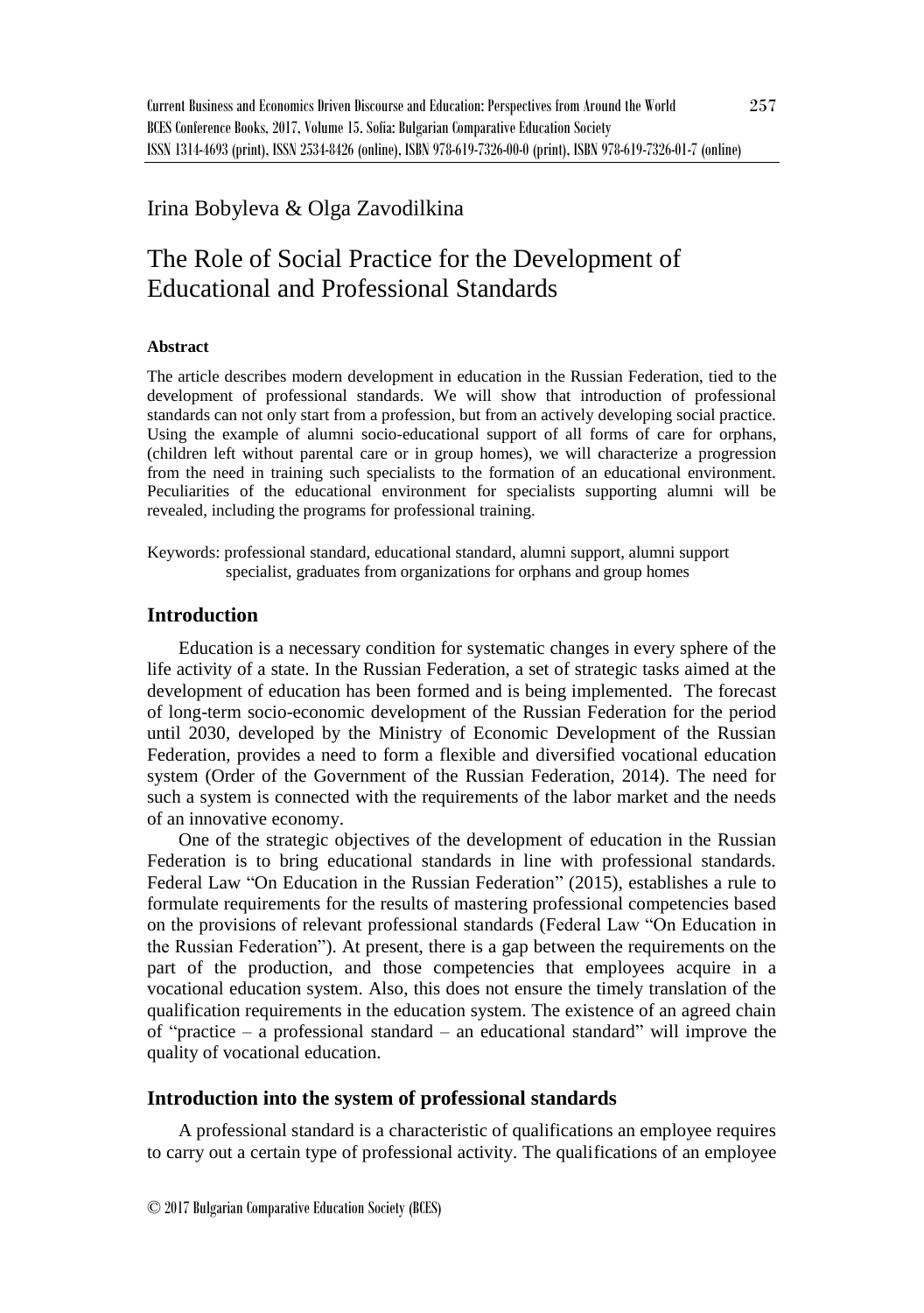include the level of knowledge, proficiency, professional skills, and work experience of an employee (The Labor Code of the Russian Federation, 2001).

The topic of professional standards in Russia was introduced in Russia for the first time in 1997, when this term was officially used in the Program of Social Reforms in the Russian Federation for the period of 1996-2000 (Decree of the Government of the Russian Federation, 1997). Currently, more than 850 professional standards have been approved.

The professional standard contains requirements stating what an employee should know and can do in a certain area. It is based on the analysis of work activity; basically, on what a real specialist should know for the position he/she occupies in an enterprise of a particular industry.

The standard defines the type of activity, generalized labor functions, establishes for them a qualification level, labor functions and actions, requirements for knowledge and skills, education and work experience.

The development of professional standards involves a wide range of specialists and experts. The introduction of professional standards makes it possible to take into consideration demanded practices and moves away from the general level of preparation for core business. For example, in the social sphere – to a narrow specialization of work with different categories of the population. In addition, a professional standard, an independent qualification assessment aims at selecting an additional training program for an extended education.

## **The influence of the practice of social and pedagogical support on the content of professional and educational standards**

The development of a professional standard could be done not only for an existing profession, but for the actively developing social practice. Thus, there was originally formed an internal tutoring. Later, domestic activity standard was formed on its basis. In turn, educational programs for the preparation of tutors were developed based on this standard. At present, the standard of tutoring has ceased to be internal and is part of the state professional standard of a specialist in the field of education.

The practice of social and pedagogical support is following a similar path. It began to develop actively in the national social pedagogy and social work since the 1990s.

Currently, the accompaniment is not an independent professional activity, but is an integral part of the activities of specialists in different professions: teachers, psychologists, social workers, etc. (Bobyleva & Zavodilkina, 2015).

Let us look at how support is currently presented in professional and educational standards.

The term "escort" is more often found in professional standards at the level of labor actions, reflecting the process of interaction of an employee with an object of labor, in which a certain task is achieved.

The specialist of the guardianship and trusteeship agency for minors accompanies families who took a child (children) for upbringing, interacts with various organizations, prepares materials for concluding and terminating contracts for accompanying families who accepted a child (children) for upbringing.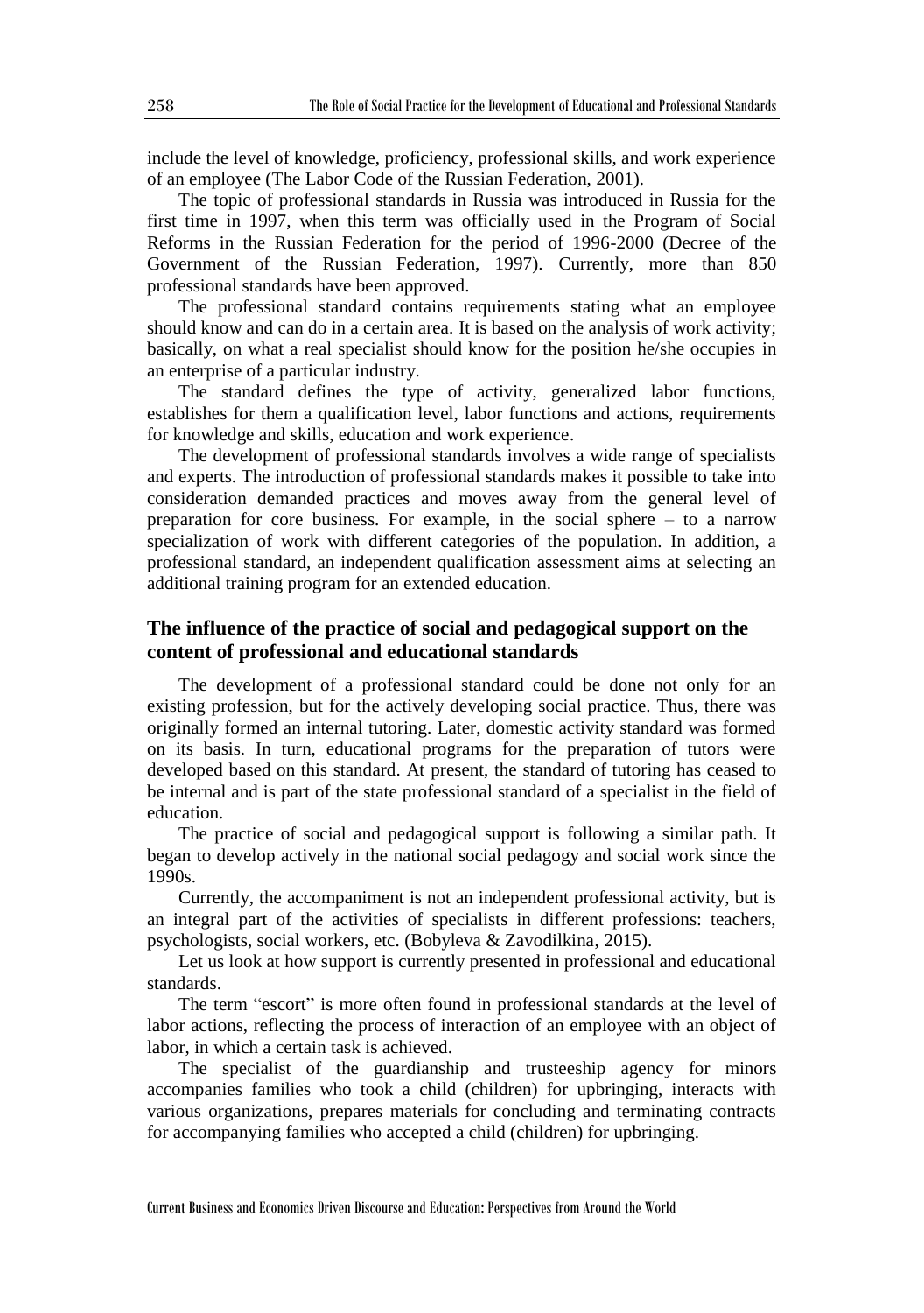A teacher-psychologist (psychologist in the field of education) accompanies the implementation of programs for psychological correction of behavior and violations in the development of students.

The teacher of vocational training, vocational education and additional vocational education shall support the process and results of research, design and other activities of students under the higher education programs and (or) additional and assistant trainees; the work of graduate students (adjuncts) at all stages of the research.

The social worker accompanies a client to different organizations: trade, utilities, transport, communications, health, providing public services.

A specialist for rehabilitation work in the social sphere organizes maintenance and support of a rehabilitant at the end of the rehabilitation case. He also develops recommendations for handling the rehabilitant after completion of the rehabilitation of the individual route, and evaluates the resources of different services for the territory of residence of the customer organization of its support.

A psychologist in the social sphere develops a program of psychological support for individual clients, including the use of resources from various sources.

A specialist who works with families organizes support to the families, including replacement families; develops recommendations for supporting different types of families; and individual programs of support to different types of families with children.

A social worker organizes the provision of services for social support of citizens.

To carry out labor activities related to accompanying families, professional standards have distinguished necessary knowledge (the main approaches and trends in the field of support, principles of professional support, aims and objectives for support activities, peculiarities of organizing support, including the specifics of the particular high-risk groups, tracking methods) and skills (interacting with various experts and organizations, applying methods and technology support and help, organizing support, developing and implementing a program of support, and providing support).

At the same time, analysis of the federal state educational standards of higher education, currently in force, showed that support as a form of professional activity, which prepares graduates who have mastered the undergraduate programs and graduate specialties, practically does not occur.

The exceptions are areas of higher education programs for the preparation of "Special (defectological) Education" and "Psycho-Pedagogical Education".

Graduates who have mastered the undergraduate training program, "Special (defectological) Education" are being prepared for the implementation of psychopedagogical support of socialization processes and professional self-determination of persons with disabilities. They should have: readiness to implement psychological and pedagogical support of the educational process, socialization and professional self-determination of students with disabilities, readiness for psychological and pedagogical support of families of people with disabilities, and interaction with those involved.

Graduates of Master's in this area of training must be able to design and implement models of psychological and pedagogical support learning processes,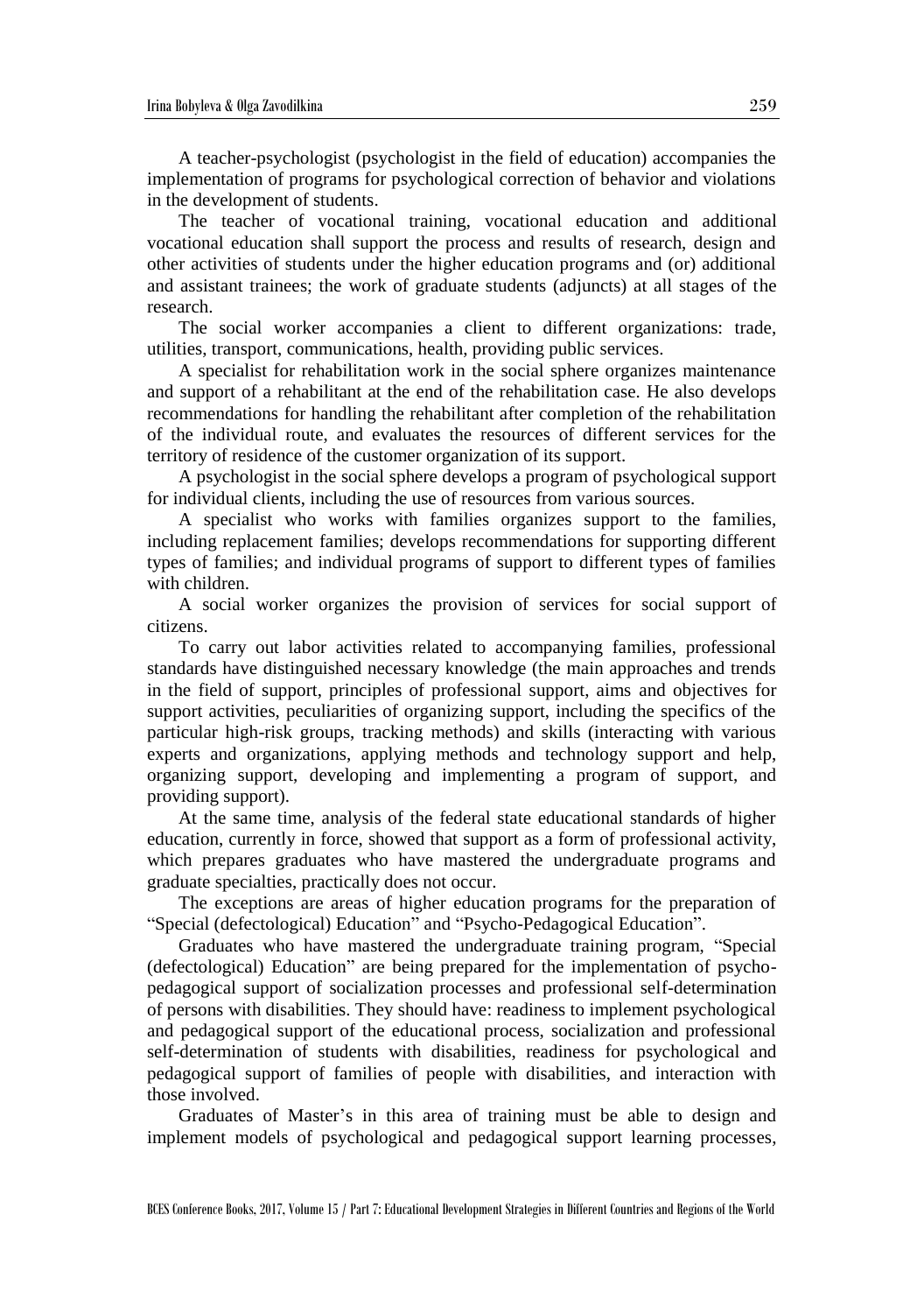socialization and professional self-determination of persons with disabilities, as well as the design of individual routes of development, education, social adaptation and integration of persons with disabilities, based on the results of psycho-pedagogical study.

A bachelor in the field of training, "Psychological-Pedagogical Education", has to be prepared for the following types of professional activities: a psychological and pedagogical support in pre-school, school, special and professional education; psychological and pedagogical support of children with disabilities in special and inclusive education.

The program of higher education, bachelor degree in the field of "Social Work" does not provide support as a kind of professional activity for its graduates, but focuses them on providing services and assessing their quality.

Thus, there is a discrepancy between basic professional training programs and requirements of professional standards.

At the same time, there is a group of specialists in social practice, for whom support is the main working function. An example of this is an expert, who accompanies graduates of children's homes and foster families during their adaptation to independent living.

The need for social adaptation of orphans, children left without parental care, and individuals like these, mentioned above, at the end of their stay in the organization for orphans and foster families, is due not only to a change in the social environment for them, but also by the following factors:

- the level of social maturity of graduates does not correspond to the full extent of the civil capacity that came into existence at the age of 18: the graduate is not a child anymore, but has not yet become an adult;
- the age-related tasks of upbringing and socialization, including the insufficient level of graduates' readiness for independent living and the readiness to adapt in new living conditions are not solved by the time of graduation from orphanages.

Given the limited capacity of graduates to adapt to changes on their own, related, inter alia, to the lack of family support, the state undertakes to facilitate their social adaptation.

State order to support graduates is formulated in three main strategic documents that define the state policy in the field of child and family protection: The National Strategy for Children for 2012-2017 (approved in 2012), The Concept of State Family Policy in the Russian Federation for the period until 2025 (approved in 2014), The Strategy for the Development of Upbringing in the Russian Federation for the period up to 2025 (approved in 2015).

However, specialists, for whom the accompaniment of orphans, children left without parental care, and graduates from orphanages, is their professional activity (support specialists), do not prepare educational institutions for professional education, and there is no professional standard for them. These factors make it necessary to create a system of additional professional education for support specialists.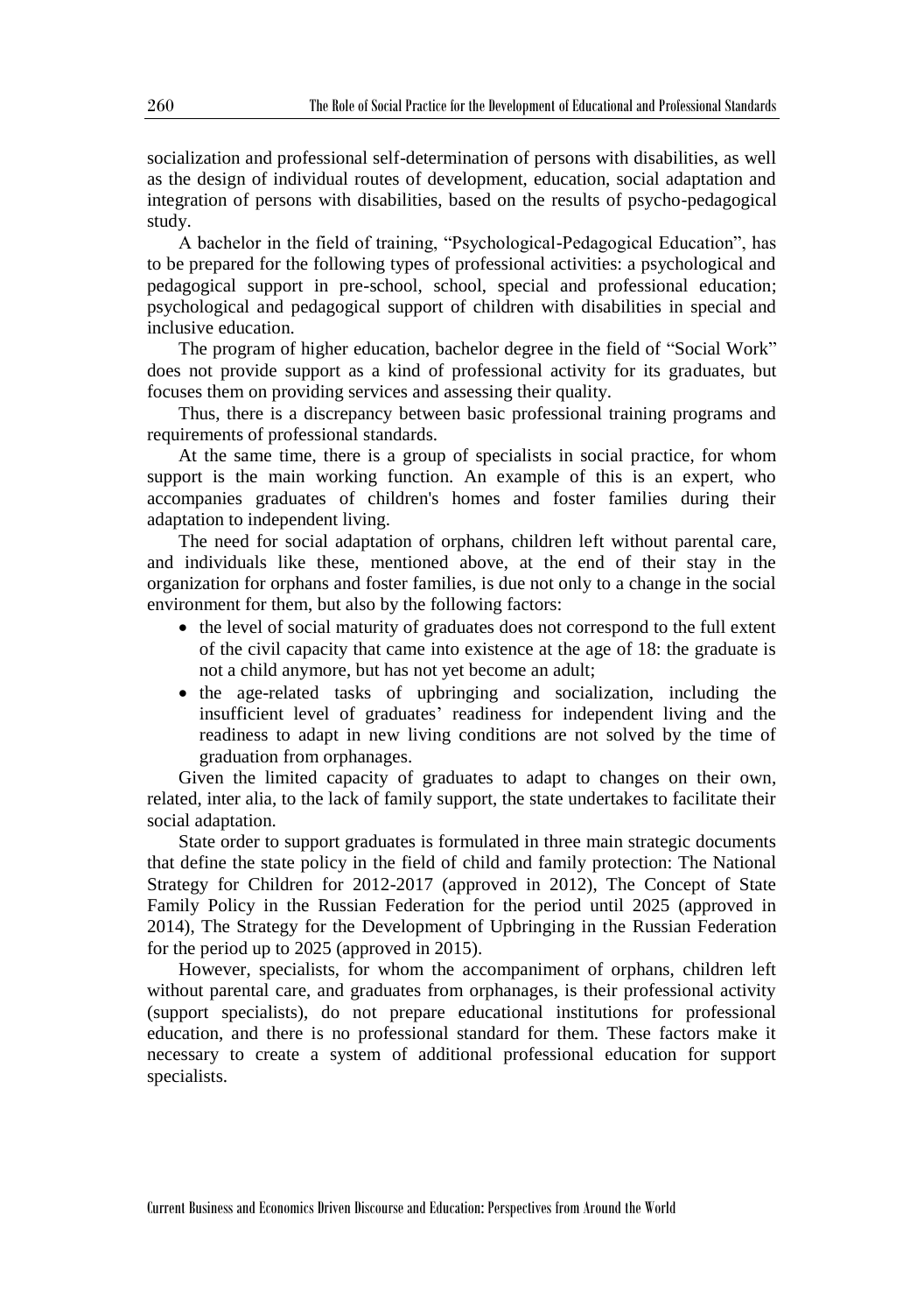## **Developing training programs based on practice and professional standards**

Professional standards form the basis of a national framework for qualifications, which ensures the equality of all forms of lifelong learning. Actively developing social practice puts forward the requirements for the preparation of specialists necessary for its implementation. The need for specialists is mainly solved through professional development programs, purposefully bringing the competencies of specialists in line with the requirements of the ongoing activities.

Activities of a support specialist aimed at facilitating the adaptation of graduates:

- in a new educational institution obtaining vocational education;
- to conditions of full self-service, self-maintenance and self-organization;
- to having an unlimited amount of unsupervised free time;
- to expanding the network of social contacts, including blood relatives;
- to apply for a job for the first time at an organization;
- at a new place of residency when a new housing provided from the special stock or returning to previously occupied housing;
- to a family life.

Qualifications support specialist should enable him/her to cope with the tasks: reliance on the standard of a support specialist's activity allows development of a training program, which is aimed at mastering a new professional position, and new professional competencies that meet the requirements of the activity of accompanying graduates.

An effective training program is based on support specialists:

- considering innovations in pedagogical practice in post-institutional support: interdepartmental interaction and continuity, use of graduate activity and mobilization of its resources, a differentiated approach to support and individual character of its structure, a team approach to social and pedagogical support of graduates (a unified documentation, interdepartmental concilium), use the social environment of the graduate (online meetings, group conferences);
- a performance approach that allows listeners in the learning process to test a variety of technologies and techniques, to correlate them with the specifics of their professional activity and to introduce them into practice;
- a resource approach, involving attention to own resources and potential opportunities for students.

At the Institute of the Study of Childhood, Family and Education of Russian Academy of Education, a program of additional professional education (higher qualifications) "Supporting Graduates of Boarding Institutions and Substitute Families" was developed based on joint work with the charitable fund for social assistance to children "Spread the Wings!", implementing public projects aimed at the development of regional systems of graduates' support (Bobyleva & Zavodilkina, 2016).

The aim of the program: improvement of professional qualification of specialists engaged in social and pedagogical support of graduates of boarding institutions and foster families.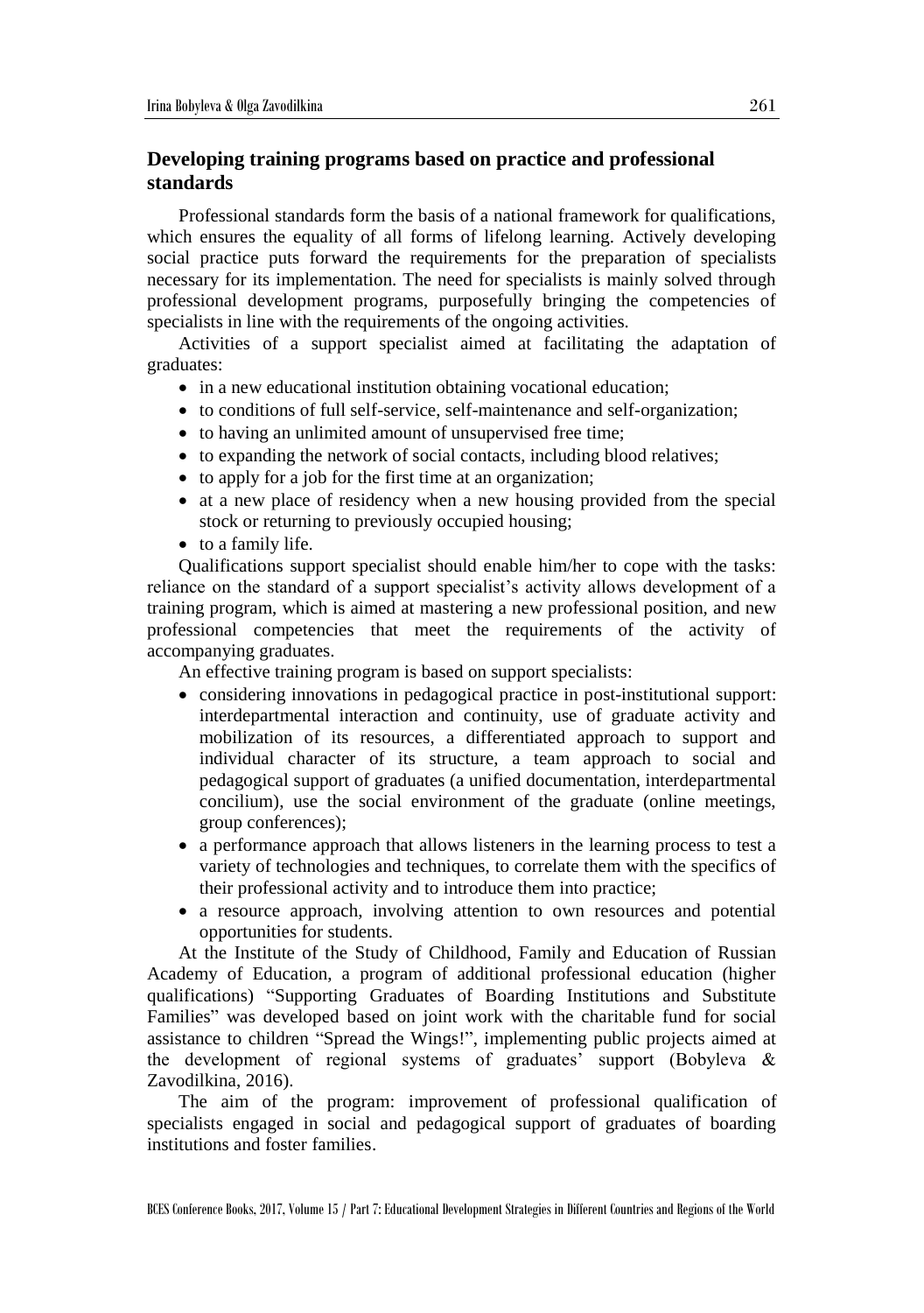Specifics of the program:

- reliance on new professional standards;
- inclusion in the objective group of specialists from different professional fields: guardians and the board of trustees, educational organizations and organizations who provide social protection to the people;
- content, ensuring a qualitative change competencies;
- assessment tools that allow to make a conclusion about the changes that have taken place;
- practical orientation:
- prevalence (two-thirds of the study time) of interactive types of training sessions (workshop, master class, training, seminar, role-playing game, business game, etc.);
- independence of thematic modules, which can be used as independent educational programs, considering the contingent of students;
- a compound of remote and full-time study;
- the possibility of learning according to an individual curriculum;
- an approbation during pilot work aimed at the development of regional escort systems in several regions of the Russian Federation.

The content of the program addresses the following issues:

- support as an activity to manage changes in the life situation of the graduate;
- peculiarities of social adaptation of a graduate in the post-boarding school period;
- collection and analysis of data on the life situation of the graduate;
- professionally significant qualities of a support specialist;
- technology, methods, tools, expert support.

The program of professional development becomes the core of the educational space, by which we mean "the place of the educational movement of a person" (Tsuker, 2004). It not only packs educational material, but also cements the entire educational environment (Popov, 2017).

A necessary component of the educational space for support specialists is the methodological support of their activities in various forms of training: interregional workshop, communication training, supervision, workshop, pedagogical lounge, psychological-pedagogical workshop, case-method, individual and group consultations, webinars, round tables, conferences.

### **Conclusion**

The practice of the last decade shows that the management of the quality of educational programs is inextricably linked with professional standards, which are the basis for the formation of criteria for assessing quality, both qualifications and educational programs.

In the Russian Federation, the introduction of a system of professional standards determines the current direction of the development of education. Timely transition of qualification requirements into the education system increases its quality.

Actively developing social practice influences professional and educational standards. Thus, the job of social and pedagogical support has become part of job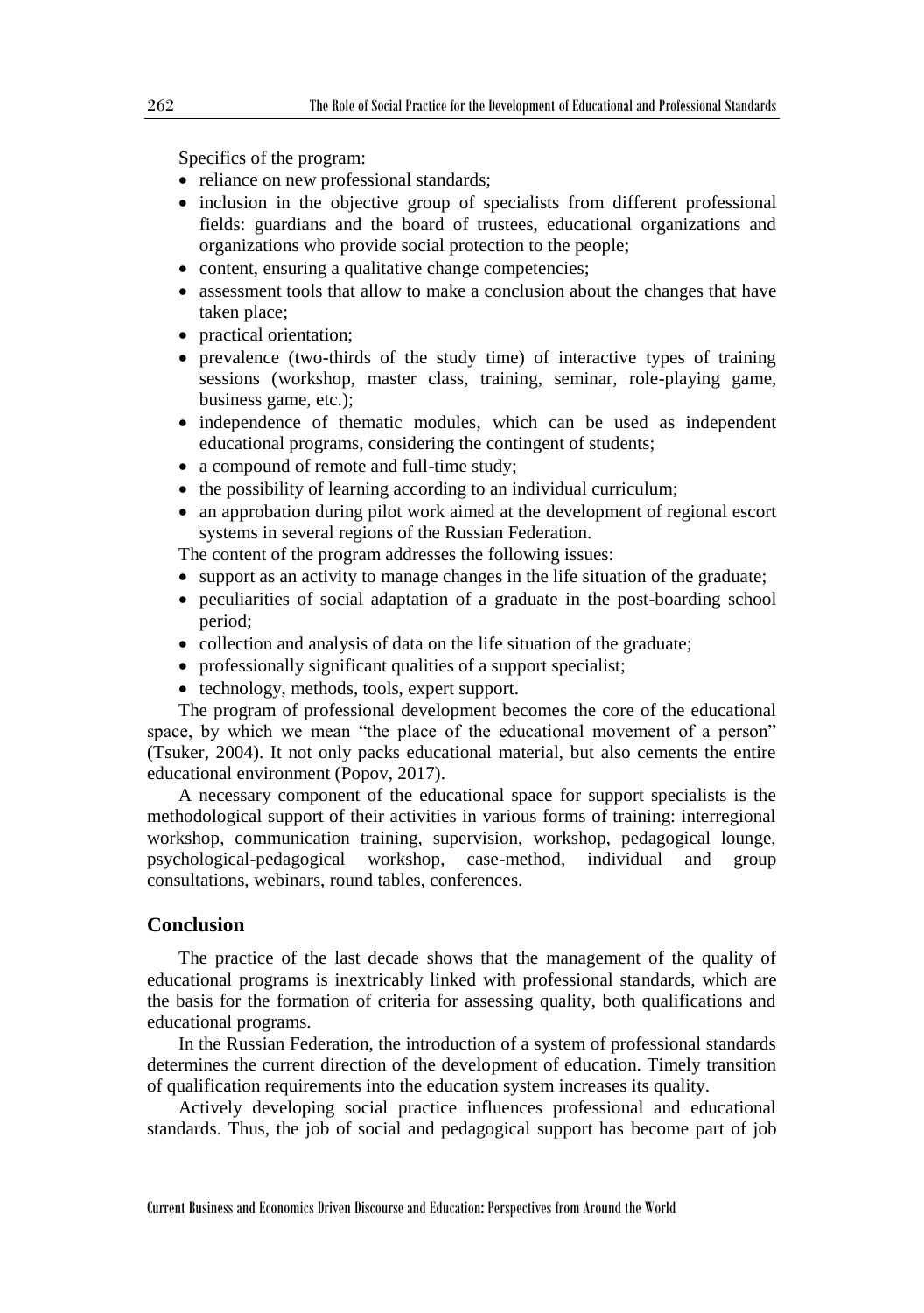descriptions for the following: teachers, psychologists, social workers. The term "support" finds a reflection in professional and educational standards.

For specialists accompanying graduates from orphanages and graduates of foster families, support becomes the main labor function. In the absence of professional and educational standards, the need for the formation of a system with additional vocational education for graduate support specialists is escalated.

In the regions of the Russian Federation, innovative programs of professional development appear, aimed at tying professional competence with requirements for professional activities of social and pedagogical support of graduates. These programs become the core of the educational environment. The content and organization consider the needs of support specialists, motivating them and reflecting their life perspective. The educational environment provides many individual forms of development and a variety of educational opportunities.

#### **Acknowledgements**

The article is made within the state assignments of scientific research of the Ministry of Education and Science of the Russian Federation for the project: "Scientific Bases of Family and Social Education of Children and Youth" on the topic "The Theory and Practice of Socio-Pedagogical Support of Children Left without Parental Care" (2017–2019).

#### **References**

- Bobyleva, I. & Zavodilkina, O. (2016): *Support of Graduates of all Forms of Care (Organizations for Orphans, Family Forms of Education)*. Moscow: Institute of the Study of Childhood, Family and Education of Russian Academy of Education.
- Bobyleva, I. & Zavodilkina, O. (2015): Support: Questions while Training Specialists. *Materials of the international scientific and practical conference dedicated to the 55th anniversary of the Institute of Preschool Education and the 110th anniversary of the birth of Zaporozhets A.V.* Moscow: Scientific Research Institute of School Technologies, 17- 24.
- Decree of the Government of the Russian Federation N 222 (1997): http://base.garant.ru/ 10180054// (Accessed March 2017).
- Federal Law "On Education in the Russian Federation" N 273-FL (2012): http://www.consultant.ru/document/cons\_doc\_LAW\_140174/ (Accessed March 2017).
- Order of the Government of the Russian Federation N2765-r (2014): http://government.ru/ media/files/mlorxfXbbCk.pdf (Accessed 24 March 2017).
- Popov, A. (2017): *Educational environment: sociology and construction technology.* http://www.fondgp.ru/lib/mmk/50/ (Accessed February 2017).
- The Labor Code of the Russian Federation (2001): http://base.garant.ru/12125268/ (Accessed March 2017).
- Tsuker, A. (2004): A School Educational Environment. *School Management*, 27-28. Moscow: Limited opportunity to «Chistye Prudy». http://upr.1september.ru/index.php?num= 27&year=2004 (Accessed January 2017).